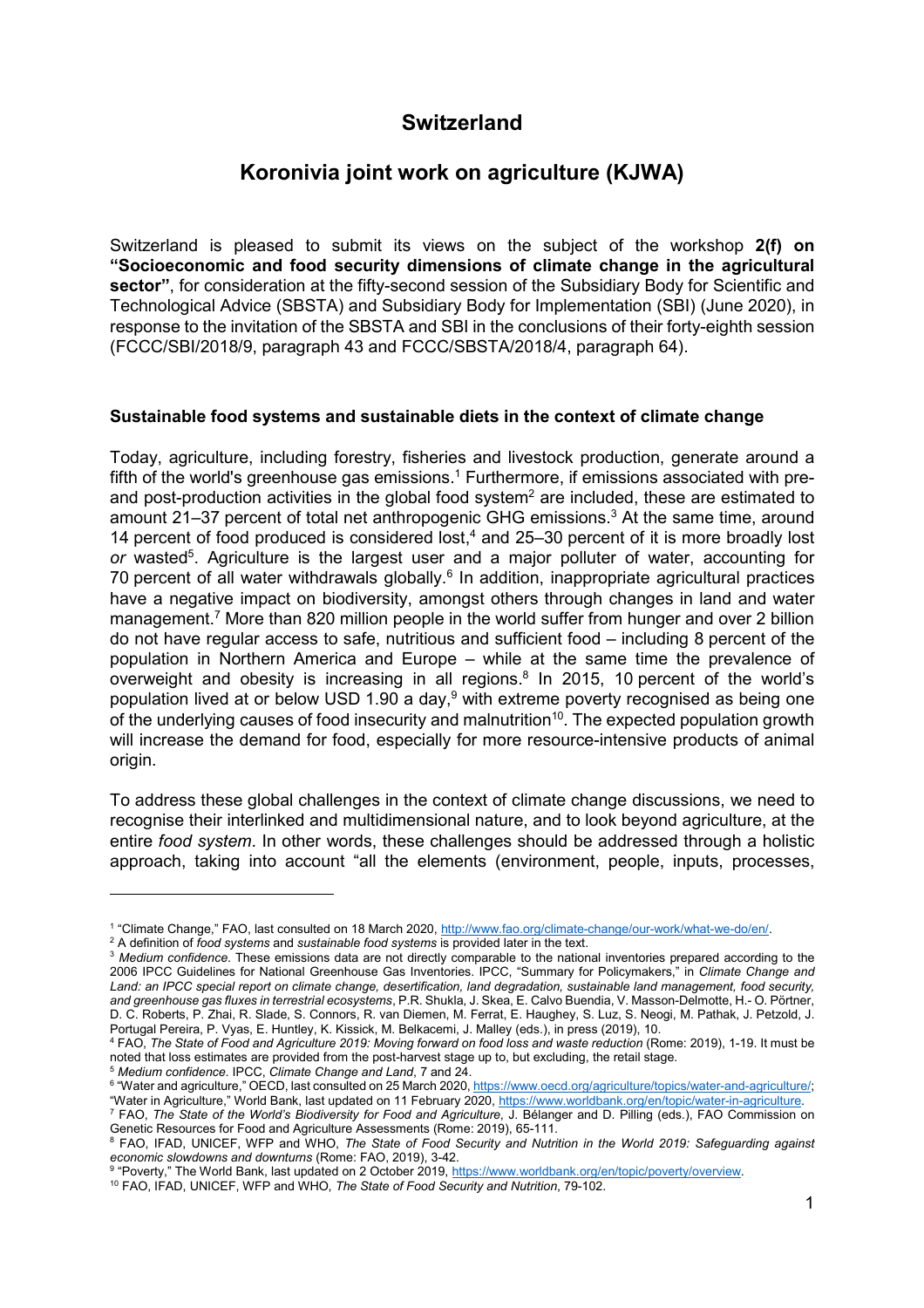infrastructures, institutions, etc.) and activities that relate to the production, processing, distribution, preparation and consumption of food and the outputs of these activities, including socio-economic and environmental outcomes"<sup>11</sup>. Switzerland considers agroecology as one major pathway towards sustainable food systems.

A food systems approach considers food systems in their entirety, taking into account the interconnections and trade-offs among the different elements of food systems, as well as their diverse actors, activities, drivers and outcomes*.* It seeks to simultaneously optimise societal outcomes across environmental, social (including health), and economic dimensions. The aim of adopting such a food systems approach is to promote more *sustainable food systems*, which deliver "food security and nutrition for all in such a way that the economic, social and environmental bases to generate food security and nutrition for future generations are not compromised"<sup>12</sup>. This means that sustainable food systems are profitable throughout, generating income and livelihoods (economic dimension), have broad-based benefits for society, such as health and nutrition (social dimension), and have a positive or neutral impact on the natural environment, within planetary boundaries (environmental dimension). To be sustainable, food systems should also be resilient to external shocks, such as financial crises or extreme weather events caused by climate change. In a sustainable food system, all people should eat sufficient, safe, healthy and nutritious diets, produced and consumed within planetary boundaries, while producers are able to make decent livelihoods.

Considering the above, it is clear that our food systems are not sustainable and that they need urgent transformation. In order for them to provide all people with adequate food within planetary boundaries, consumption and production patterns must become more efficient and less polluting. Through this transformation towards more sustainability, food systems will contribute to address current challenges such as climate change, water scarcity, biodiversity loss, soil degradation, malnutrition and poverty. In this perspective, consumers do play a key role in adopting not only healthier, but also more *sustainable diets* "with low environmental impacts"<sup>13</sup> and low carbon footprint, "which contribute to food and nutrition security and to healthy life for present and future generations"<sup>14</sup>, and which are "protective and respectful of biodiversity and ecosystems, culturally acceptable, accessible, economically fair and affordable; nutritionally adequate, safe and healthy; while optimising natural and human resources"<sup>15</sup> .

To this purpose, cross-sectorial food systems policies need to be jointly developed and simultaneously implemented across different ministries, in a whole-of-government perspective, and with the inclusive involvement of all relevant actors from different stakeholder groups. Policy coherence can only be achieved through a holistic lens and a collaborative approach to policy-making, including the effective involvement of those societal groups that are most vulnerable to the negative impacts of our food systems. Policy development and implementation must include key responsibility-bearing actors along and beyond the food value chains and other sub-systems, such as those involved in processing, distribution and preparation activities.

-

<sup>11</sup> HLPE, *Food losses and waste in the context of sustainable food systems: A report by the High Level Panel of Experts on Food Security and Nutrition of the Committee on World Food Security* (Rome: 2014), 12. <sup>12</sup> *Idem*

<sup>13</sup> FAO and Bioversity International, *Sustainable Diets and Biodiversity: Directions and Solutions for Policy, Research and Action. Proceedings of the International Scientific Symposium Biodiversity and Sustainable Diets United Against Hunger*, held at FAO Headquarters, Rome, from 3 to 5 November 2010 (Rome: 2012), 7.

<sup>14</sup> *Idem* <sup>15</sup> *Idem*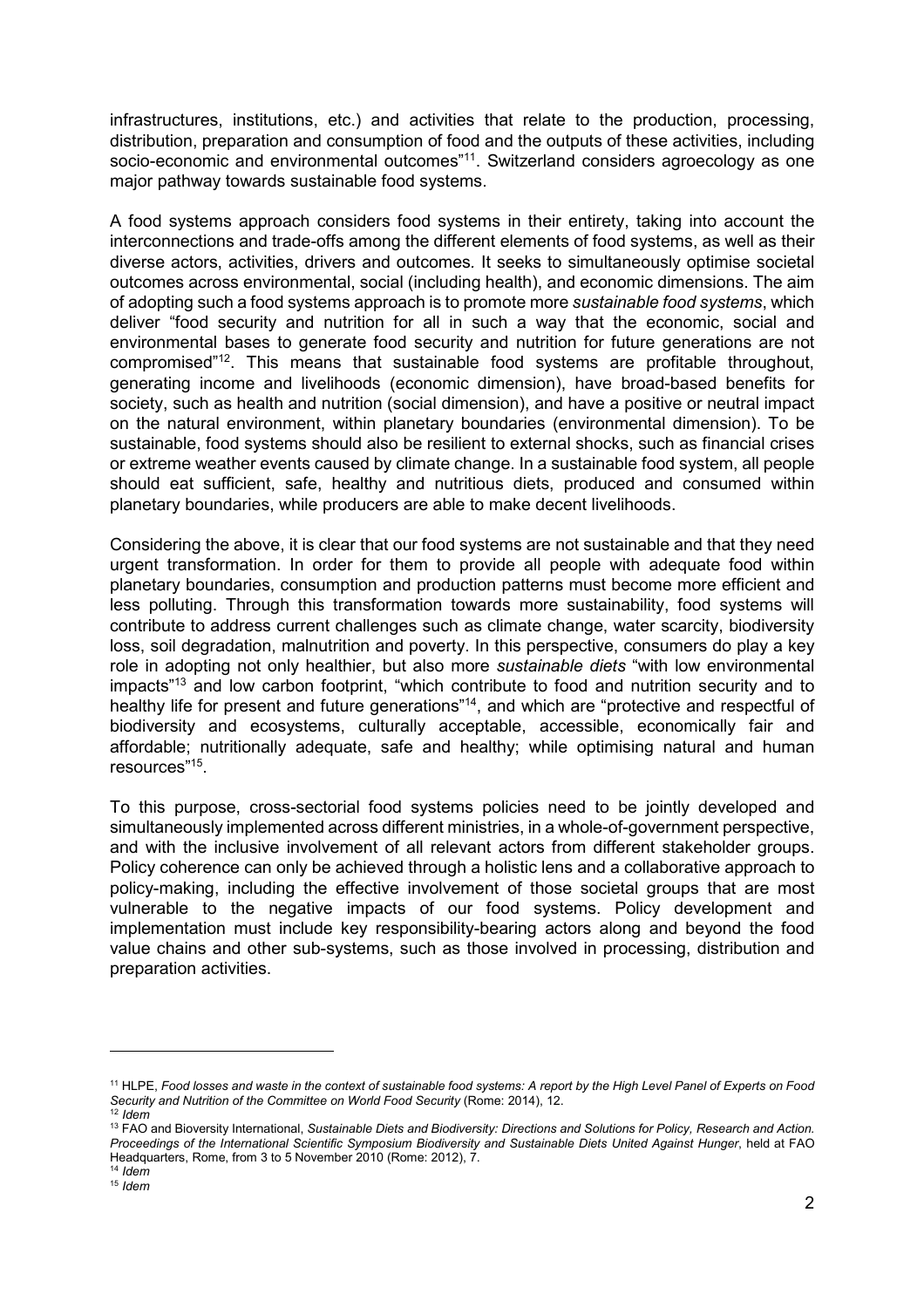#### **Switzerland's efforts towards understanding and implementing more sustainable food systems**

Switzerland adopted by popular vote a new Constitutional Article on "Food Security" in September 2017, the Article 104*a*. This amendment complements the original article on "Agriculture" by incorporating the four core dimensions of food security – availability, access, utilisation and stability – and translating them into a national context. Furthermore, the Article provides an opportunity to approach food related policies in a more systemic manner, and considers both present and future situations. Notably, it requests the Swiss Government to create a number of conditions, including for: safeguarding the basis for agricultural production, and agricultural land in particular; food production that is adapted to local conditions and which uses natural resources efficiently; an agriculture and food sector that responds to market requirements; cross-border trade relations that contribute to the sustainable development of the agriculture and food sector; and using food in a way that conserves natural resources.

Based on this Article and the obligations under Agenda 2030, Switzerland endeavours to integrate more measures (exchange of information, dialogue, reporting) within the framework of free trade agreements with third countries that are intended to contribute to sustainable development in the areas of agriculture, food systems and trade. In the same line, the Swiss Federal Administration is considering processes on how to engage in dialogue the major actors of the food system at national level, including representatives from the public administration, private sector and civil society, in order to identify and improve areas of common action and to promote more sustainable consumption and production patterns in the agri-food sector.

Since 2015, the Swiss government runs a National Research Programme on healthy nutrition and sustainable food production. It develops scientific bases and practical approaches to promote public health through diet and at the same time to make the food production chain more sustainable.

To understand in greater detail what an ecologically and health-wise ideal diet would be in the Swiss context, the Federal Office for Agriculture of Switzerland (FOAG) commissioned a respective study that was published in 2017. According to the study<sup>16</sup>, to achieve an ecofriendly and healthy diet, the average composition of the Swiss diet would have to change substantially, involving on the one hand a significant increase in the consumption of grains or potatoes, nuts, and fruit or vegetables, as well as the maintenance of dairy consumption in a predominantly unprocessed form; and on the other hand, amongst others a reduction in meat and processed dairy products consumption. At the same time, production processes would need to be optimised, especially in terms of the feeding of cattle, who would essentially exploit the grassland yields. Concentrates would almost cease to be imported, and would only be cultivated domestically on a small scale. An additional significant reduction in environmental impacts would be possible if Switzerland managed to actually avoid all avoidable food losses. All in all, the analysis shows that improvements are needed to achieve a resource-conserving food and feed production system, and that a great potential for improvement exists.<sup>17</sup>

Amongst other international initiatives, Switzerland co-leads since 2015 the One Planet (10YFP<sup>18</sup>) Sustainable Food Systems (SFS) Programme, which is a global multi-stakeholder partnership with the goal to accelerate the shift towards sustainable food systems, including

-

<sup>16</sup> A. Zimmermann et al., "Umwelt- und ressourcenschonende Ernährung: Detaillierte Analyse für die Schweiz," *Agroscope Science* 55 (2017).

 $17$  The conclusions of this Swiss, national study are in line with findings from other reports at international level, such as: A. Muller et al., "Strategies for feeding the world more sustainably with organic agriculture," *Nature Communications* 8, 1290 (2017).

<sup>&</sup>lt;sup>18</sup> 10-Year Framework of Programmes on Sustainable Consumption and Production Patterns. Switzerland has taken on a leading strategic role as a Board member of all the six programmes of the 10YFP, of which the SFS Programme is one of them.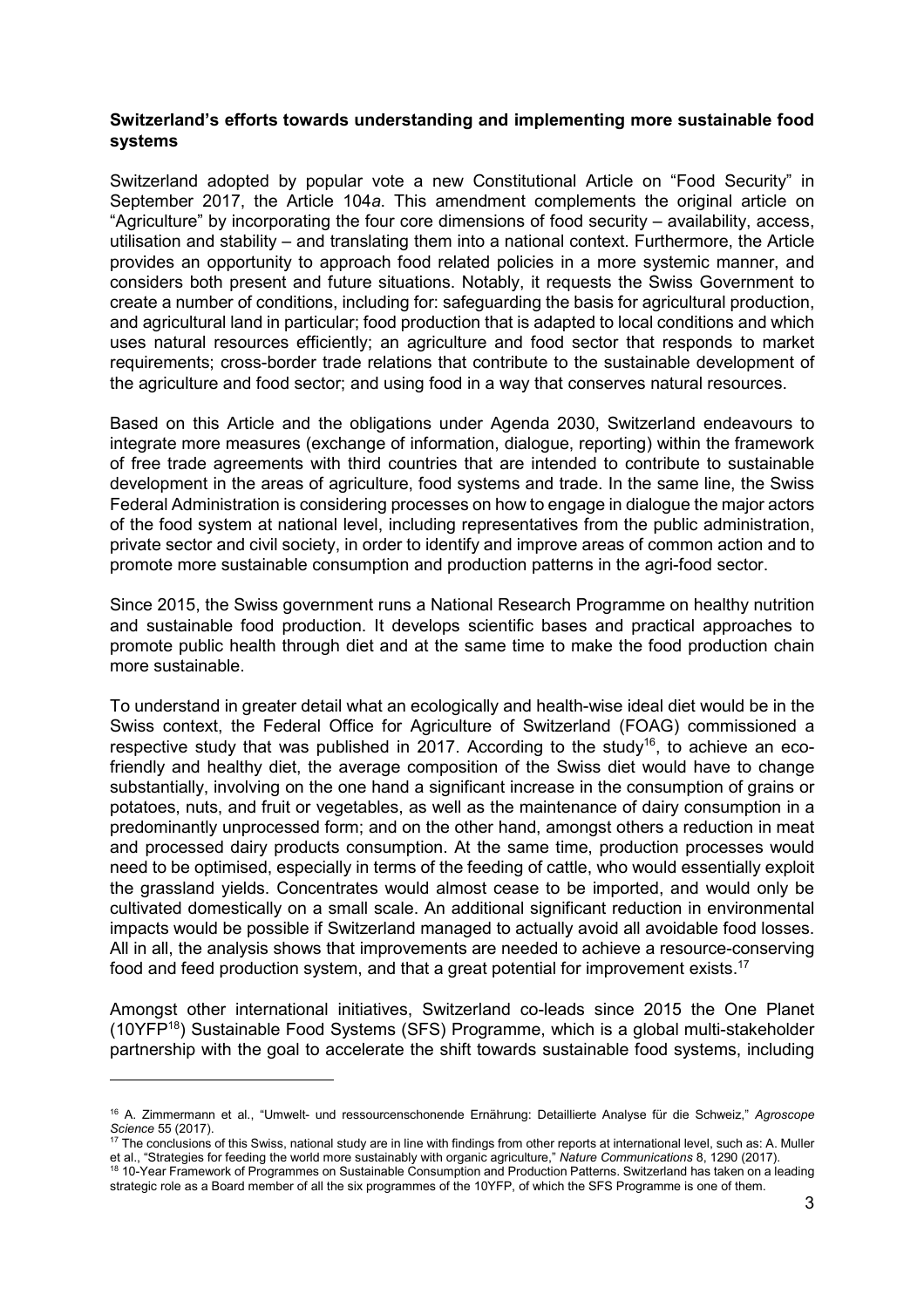by promoting a holistic, system-based approach towards more integrated and inclusive policymaking. Its initiatives focus on the areas of sustainable diets, sustainable value chains, resilient food production systems, and food losses and waste reduction. In relation to this last topic, for instance, efforts have been pursued to take stock of the current state of knowledge and ongoing methodological activities, share approaches, and promote harmonisation of food losses and waste measurement around SDG 12.3. Furthermore, a Collaborative Framework for Food Systems Transformation was developed in the context of the SFS Programme, which provides an approach for collaborative policymaking and governance improvement, and includes a broad range of actions for better assessment, design, implementation and monitoring of sustainable food systems policies and programmes by policymakers and stakeholders.<sup>19</sup> The SFS Programme currently has 180 members.<sup>20</sup>

### **The 2021 UN Food Systems Summit**

Switzerland welcomes and actively supports the 2021 UN Food Systems Summit and its preparatory process as an accelerator for the transformation of global food systems towards more sustainability.

As a first contribution to the process for the Summit, on 22 January 2020 during the annual meeting of the World Economic Forum (WEF) in Davos, Switzerland organised a High Level Dialogue on "Investing in Food Systems Transformation – on the road to the 2021 UN Summit", with over 80 leaders from all relevant stakeholder groups, among them Ms. Kalibata, Special Envoy of the UN Secretary General for the Summit, and Mr. Dongyu, Director General of FAO. The event underlined that the development of more sustainable food systems requires strong cross-sectorial dialogue, collaboration, and inclusive processes ensuring full participation of all actors, in particular farmers, women and youth entrepreneurs. It also requires a shift in how we produce and do business and – hand in hand with this – in how we invest, as well as reorienting and better aligning existing sources of capital with what is needed on the ground, and mobilising additional investments through more innovative approaches.

### **Conclusion**

-

Apprehended through a holistic approach, food systems incorporate not only the activities of producing, processing, trading, retailing, preparing and consuming food, but also the environment and natural resources which they depend upon to function (land, water, biodiversity), as well as social norms and cultures (for instance, dietary preferences) in which those activities are embedded. Different types of institutions, regulations, subsidies and laws influence everyday performance and outcomes of food systems.

In order to address the current food and climate change related challenges faced globally – emissions of greenhouse gas, food losses and waste, sustainable use and management of natural resources, loss of biodiversity, changes in land and water management, hunger and malnutrition, poverty, and a growing demand for animal products – food systems need to be transformed, with the agri-food sector becoming a part of the solution.<sup>21</sup> To ensure adequate

<sup>&</sup>lt;sup>19</sup> UN Environment Programme, *Collaborative Framework for Food Systems Transformation: A multi-stakeholder pathway for sustainable food systems* (2019).

<sup>&</sup>lt;sup>20</sup> Further information on the SFS Programme is available at https://www.oneplanetnetwork.org/sustainable-food-system

<sup>&</sup>lt;sup>21</sup> "Options include, but are not limited to, sustainable food production, improved and sustainable forest management, soil organic carbon management, ecosystem conservation and land restoration, reduced deforestation and degradation, and reduced food loss and waste (*high confidence*)". IPCC, *Climate Change and Land*, 20; "Response options throughout the food system, from production to consumption, including food loss and waste, can be deployed and scaled up to advance adaptation and mitigation (*high confidence*). The total technical mitigation potential from crop and livestock activities, and agroforestry is estimated as 2.3 –